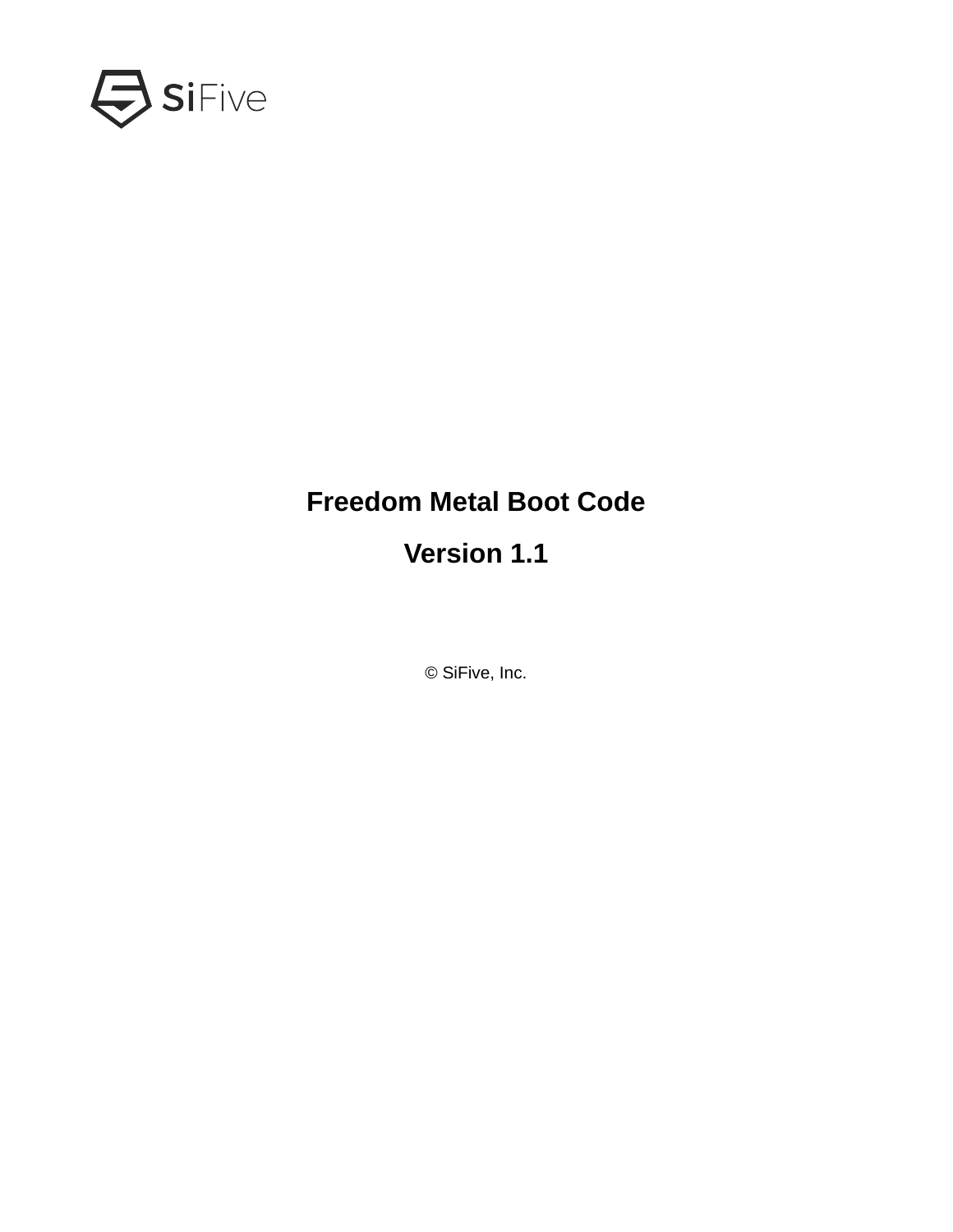# **Freedom Metal Boot Code**

### **Proprietary Notice**

Copyright © 2019, SiFive Inc. All rights reserved.

Information in this document is provided as is, with all faults.

SiFive expressly disclaims all warranties, representations, and conditions of any kind, whether express or implied, including, but not limited to, the implied warranties or conditions of merchantability, fitness for a particular purpose and non-infringement.

SiFive does not assume any liability rising out of the application or use of any product or circuit, and specifically disclaims any and all liability, including without limitation indirect, incidental, special, exemplary, or consequential damages.

SiFive reserves the right to make changes without further notice to any products herein.

### **Release Information**

| Version | Date             | <b>Changes</b>       |
|---------|------------------|----------------------|
| V1.0    | January 29, 2020 | Initial release      |
| V1.1    | February 4, 2020 | Minor clarifications |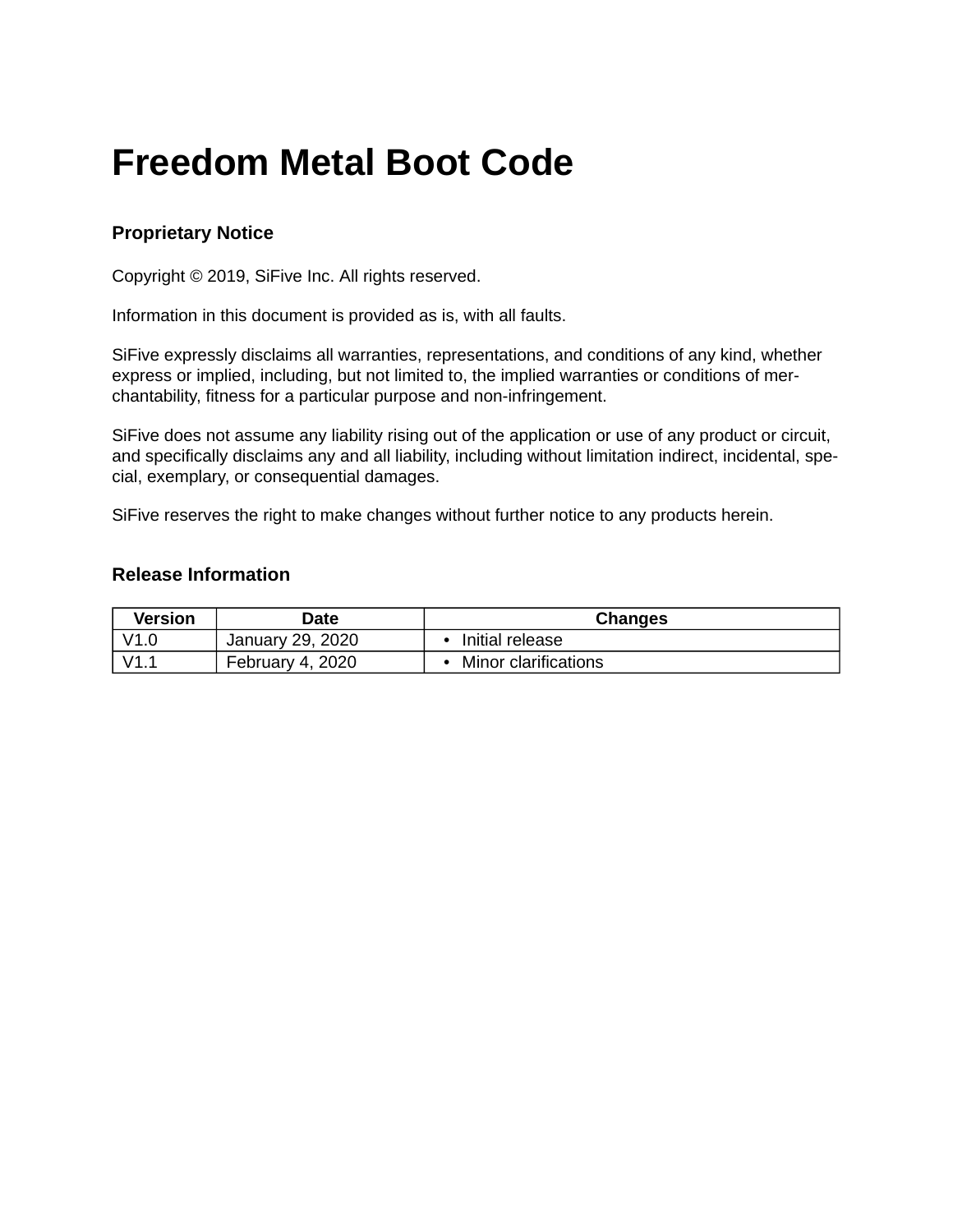# **Contents**

| 1              |       |  |  |  |
|----------------|-------|--|--|--|
|                | 1.1   |  |  |  |
|                | 1.1.1 |  |  |  |
|                |       |  |  |  |
|                |       |  |  |  |
| 2 <sup>1</sup> |       |  |  |  |
|                | 21    |  |  |  |
|                |       |  |  |  |
| 3              |       |  |  |  |
|                |       |  |  |  |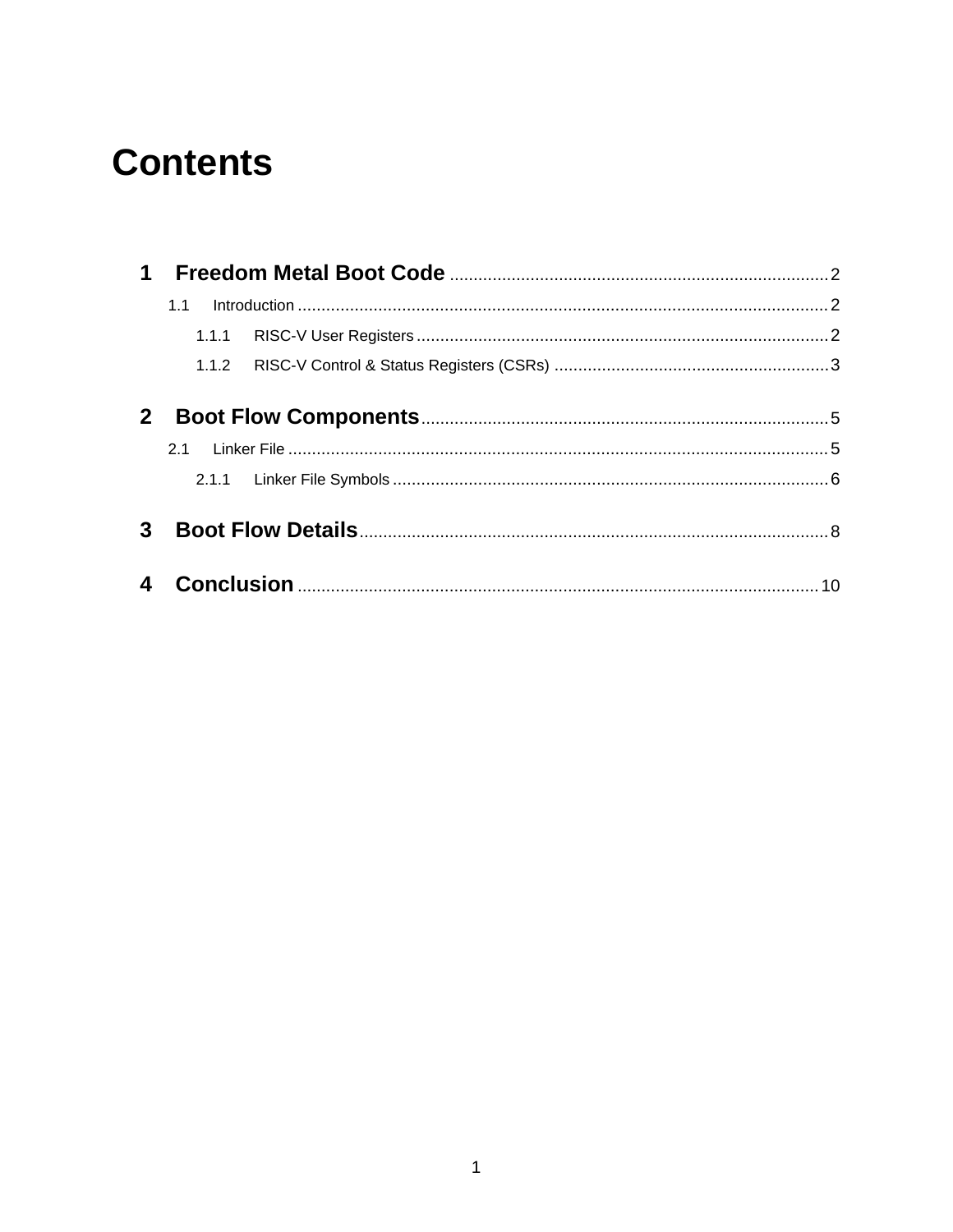# <span id="page-3-0"></span>**[Freedom Metal Boot Code](#page-3-0)**

## <span id="page-3-1"></span>**[1.1 Introduction](#page-3-1)**

All software examples in the SiFive freedom-e-sdk github [repository](https://github.com/sifive/freedom-e-sdk) utilize low-level startup code which resides in the freedom-metal github [repository.](https://github.com/sifive/freedom-metal) The freedom-metal repo is an API submodule that is integrated within freedom-e-sdk, along with software examples, which are distributed as part of all custom core IP tarball deliveries. This document describes the low level startup code contained in freedom-metal.

## <span id="page-3-2"></span>**[1.1.1 RISC-V User Registers](#page-3-2)**

Prior to describing the details of the boot flow, it is worthwhile to understand the RISC-V user registers, and their representation within the defined Application Binary Interface (ABI). The ABI calling convention [\(link\)](https://riscv.org/wp-content/uploads/2015/01/riscv-calling.pdf) describes how registers are used in functions and library calls within the software application.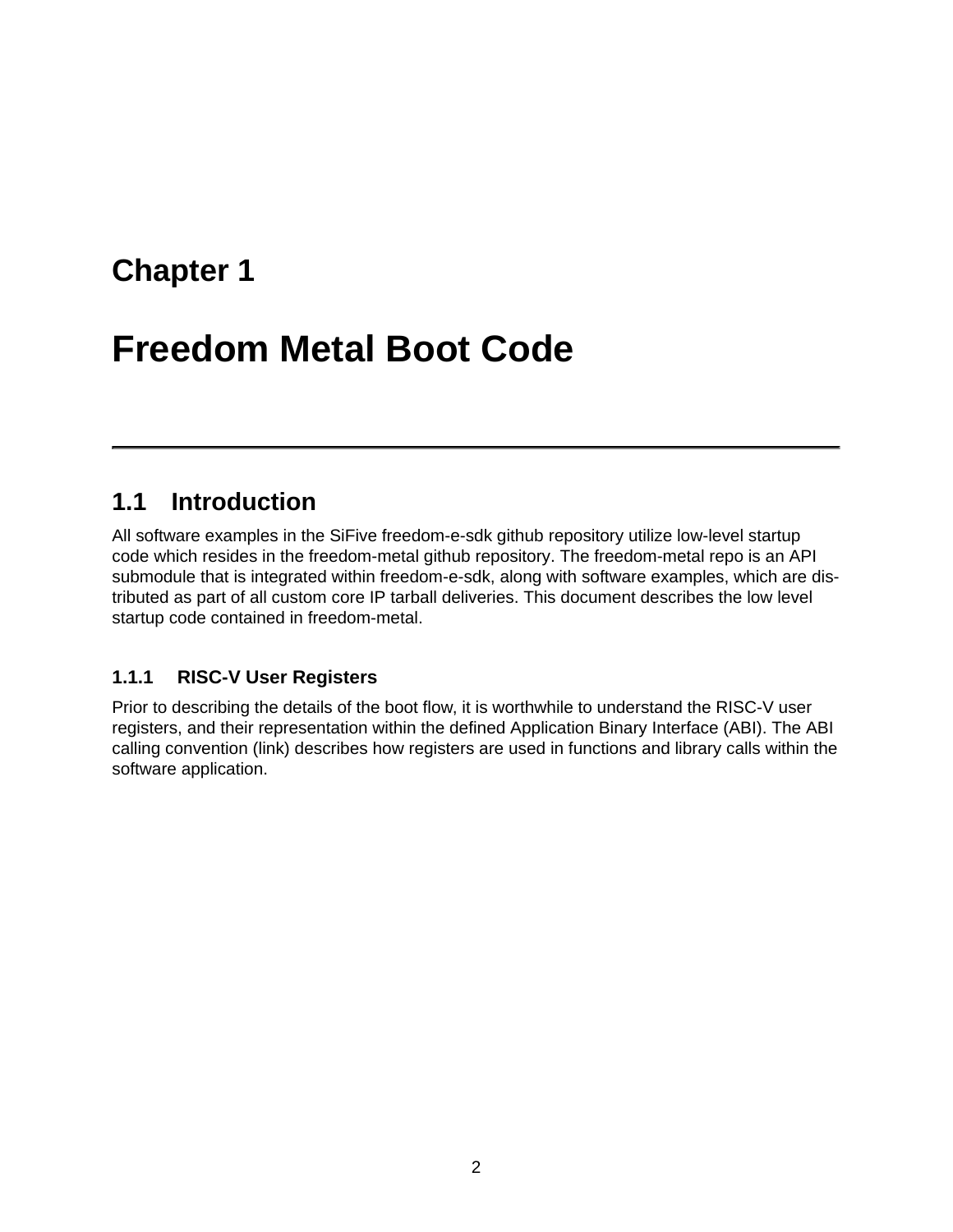| Register       | <b>ABI</b> Name | Description                       | <b>Saver</b> |
|----------------|-----------------|-----------------------------------|--------------|
| x <sub>0</sub> | zero            | Hard-wired zero                   |              |
| x1             | ra              | Return address                    | Caller       |
| x2             | sp              | Stack pointer                     | Callee       |
| x3             | gp              | Global pointer                    |              |
| x4             | tp              | Thread pointer                    |              |
| x5             | t0              | Temporary/alternate link register | Caller       |
| $x6-7$         | $t1-2$          | Temporaries                       | Caller       |
| x8             | s0/fp           | Saved register/frame pointer      | Callee       |
| x9             | s1              | Saved register                    | Callee       |
| $x10 - 11$     | $a0 - 1$        | Function arguments/return values  | Caller       |
| $x12 - 17$     | $a2 - 7$        | Function arguments                | Caller       |
| $x18 - 27$     | $s2 - 11$       | Saved registers                   | Callee       |
| $x28 - 31$     | $t3-6$          | Temporaries                       | Caller       |
| $f0-7$         | $ft0-7$         | FP temporaries                    | Caller       |
| $f8-9$         | $fs0-1$         | FP saved registers                | Callee       |
| $f10 - 11$     | $fa0-1$         | FP arguments/return values        | Caller       |
| $f12 - 17$     | $fa2-7$         | FP arguments                      | Caller       |
| $f18 - 27$     | $fs2-11$        | FP saved registers                | Callee       |
| $f28 - 31$     | $ft8-11$        | FP temporaries                    | Caller       |

**Figure 1:** RISC-V Assembler mnemonics and ABI convention

A few notable descriptions include:

- Function arguments and return values start in x10
- x0 is always hardwired to 0x0
- The gp is initialized at startup and should always be preserved, as it may be used to calculate jump offsets

Referencing each user register in assembly code can be accomplished by the register or ABI name, as the assembler understands both.

The full RISC-V Assembly Manual can be found [here](https://github.com/riscv/riscv-asm-manual/blob/master/riscv-asm.md).

## <span id="page-4-0"></span>**[1.1.2 RISC-V Control & Status Registers \(CSRs\)](#page-4-0)**

The CSR registers are only accessible using variations of the csrr (Read) and csrw write instructions. Only the CPU executing the csr instruction can read or write these registers, and they are not visible by software outside of the core they reside on. A few examples of assembler CSR instructions are shown below.

; Read mhartid CSR value into user register a0 csrr a0, mhartid ; load a0 with a predefined value of BITS\_TO\_SET li a0, BITS TO SET; ; use CSR Set instruction to set these bits in mstatus csrs mstatus, a0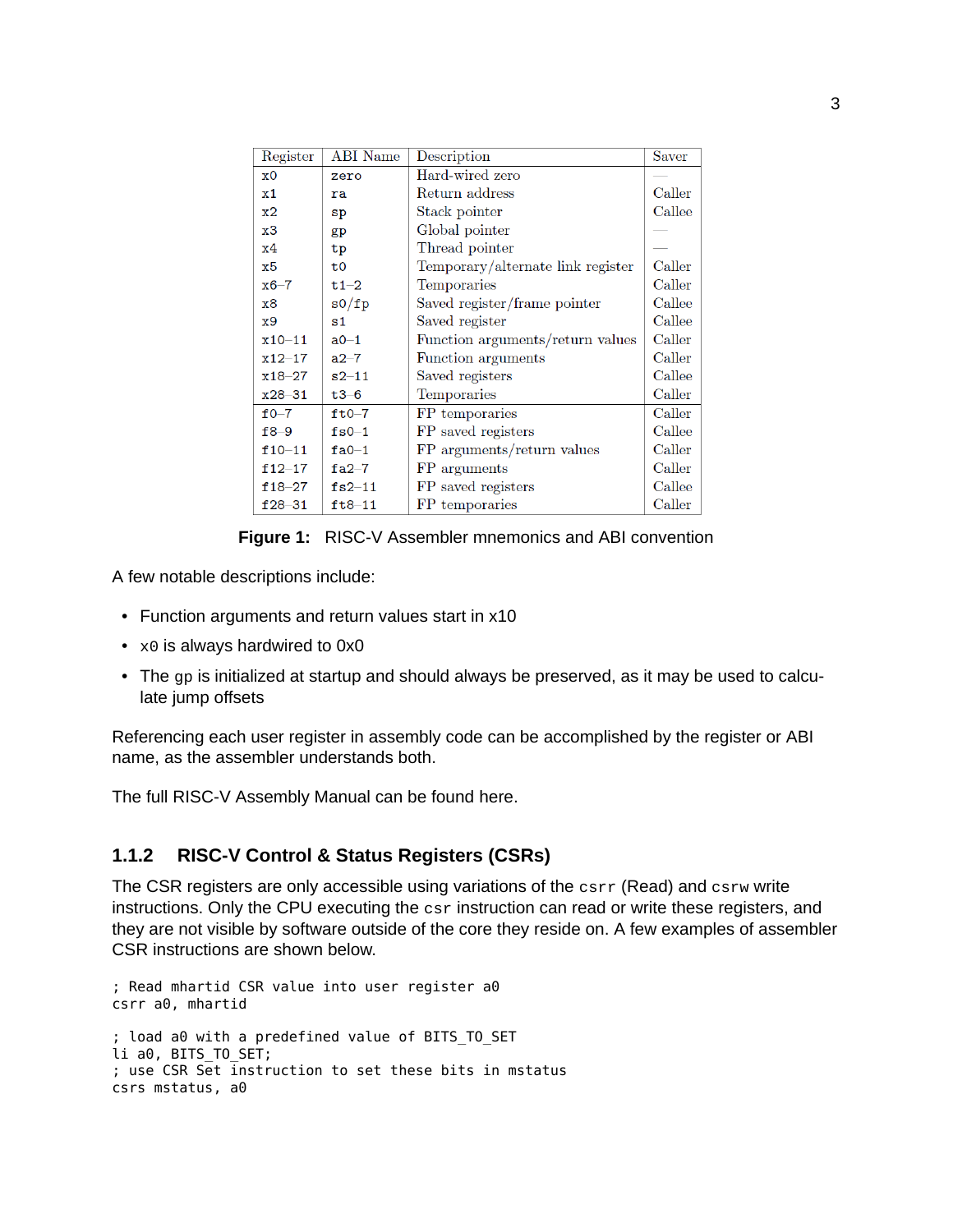; Write immediate data to floating point control and status register csrwi fcsr, 0

A C code representation showing how to clear all bits in medeleg regsiter is shown below.

// The Compiler will select the register to use for the `%0` field. \_\_asm\_\_ volatile ("csrc medeleg, %0" :: "r"(-1));

For more information on CSR registers, refer to the *The RISC-V Instruction Set Manual Volume II: Privileged Architecture*, available at riscv.org.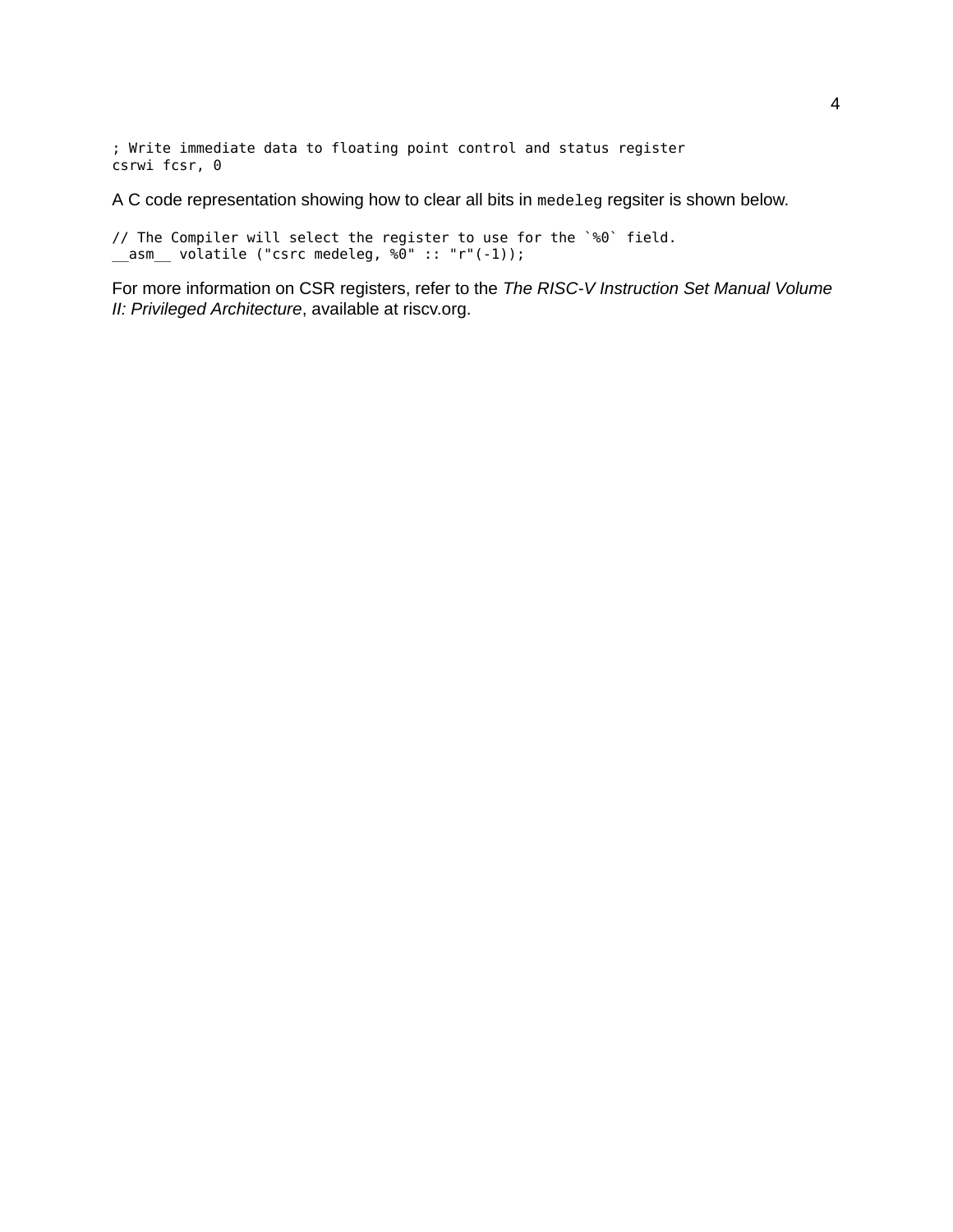# <span id="page-6-0"></span>**[Boot Flow Components](#page-6-0)**

The freedom-metal boot code supports single core boot or multi-core boot, and contains all the necessary initialization code to enable every core in the system. All SiFive core designs contain a single hardware thread, or **hart**, which may be used interchangeably for **core** or **cpu** in this document.

## <span id="page-6-1"></span>**[2.1 Linker File](#page-6-1)**

The linker file generates important symbols that are used in the boot code. The linker file options are found in the freedom-e-sdk/bsp path. There are usually three different linker file options:

- metal.default.lds Use flash and RAM sections
- metal.ramrodata.lds Place read only data in RAM for better performance
- metal.scratchpad.lds Places all code + data sections into available RAM location

Each linker option can be selected by selecting LINK\_TARGET on the command line. For example:

make PROGRAM=hello TARGET=design-rtl CONFIGURATION=release LINK\_TARGET=scratchpad software

The metal.default.lds linker file is selected by default when LINK\_TARGET is not specified. If there is a scenario where a custom linker is required, one of the supplied linker files can be copied and renamed and used for the build. For example, if a new linker file named metal.newmap.lds was generated, this can be used at build time by specifying LINK TARGET=newmap on the command line.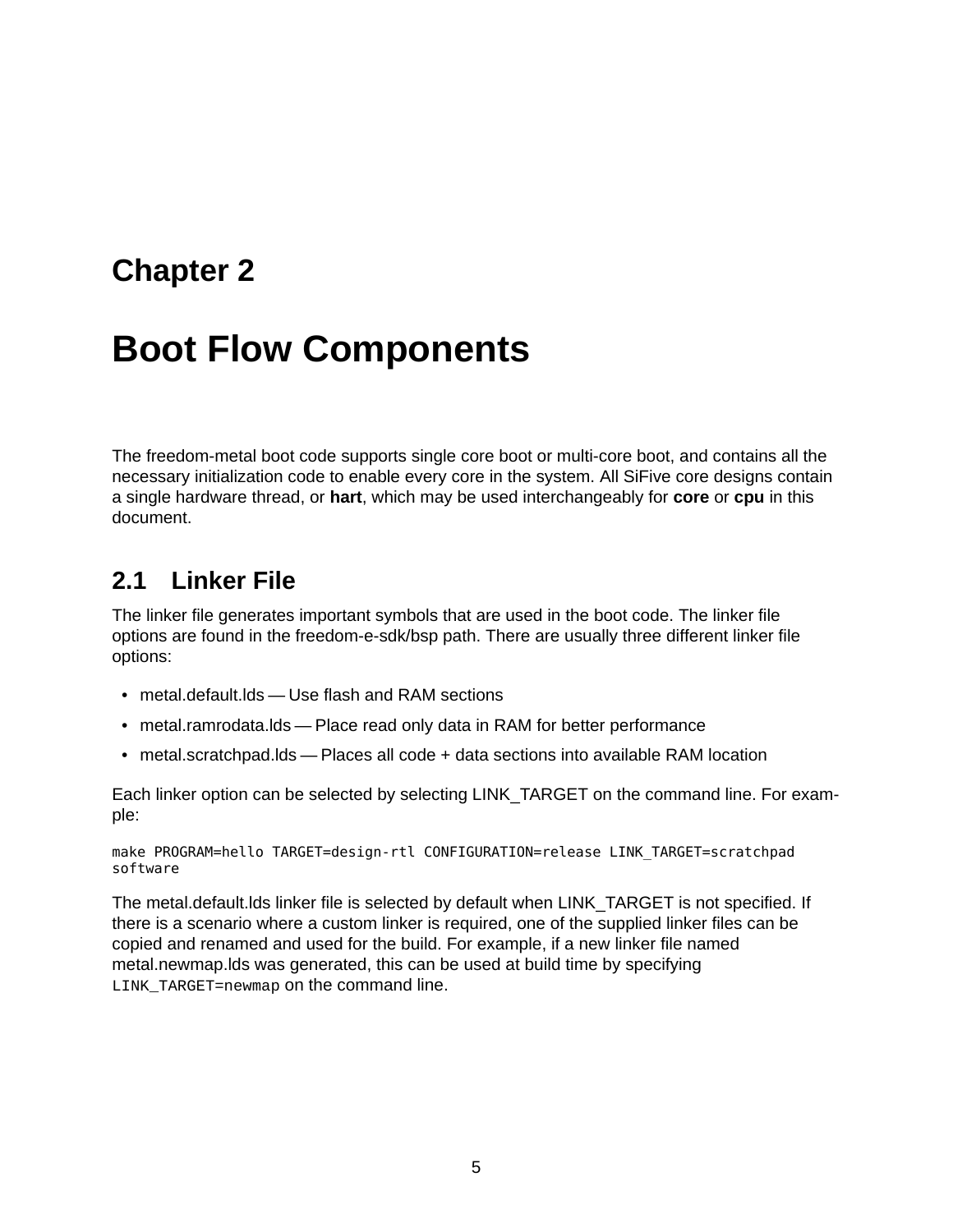#### **Note**

The linker files describe heap sections but they may not be needed if the application does not use library calls like malloc which require heap sections to be defined. There is no requirement to initialize the heap section in the startup code.

### <span id="page-7-0"></span>**[2.1.1 Linker File Symbols](#page-7-0)**

The linker file generates symbols that are used by the startup code, so that software can use these symbols to assign the stack pointer, initialize or copy certain RAM sections, and provide the boot hart information. These symbols are made visible to software using the PROVIDE keyword. For example:

```
__stack_size = DEFINED(__stack_size) ? __stack_size : 0x400;
PROVIDE stack_size = stack_size);
```
### <span id="page-7-1"></span>**[Generated Linker Symbols](#page-7-1)**

A list and description of the generated linker symbols is shown below.

- \_metal\_boot\_hart
	- This is an integer number to describe which hart runs the main init flow. The mhartid CSR contains the integer value for each hart. For example, hart 0 has mhartid==0, hart 1 has mhartid==1, and so on. An assembly example is shown below, where a0 already contains the mhartid value.

```
/* If we're not hart 0, skip the initialization work */la t0, __metal_boot_hart
bne a0, \overline{t0}, skip init
```
An example on how to use this symbol in C code is shown below.

extern int \_\_metal\_boot\_hart; int boot\_hart = (int)&\_\_metal\_boot\_hart;

Additional linker file generated symbols, along with descriptions are shown below.

```
• __metal_chicken_bit
```
- Status bit to tell startup code to zero out the Feature Disable CSR. Details of this register are internal use only.
- \_\_global\_pointer\$
	- Static value used to write the gp register at startup.
- \_sp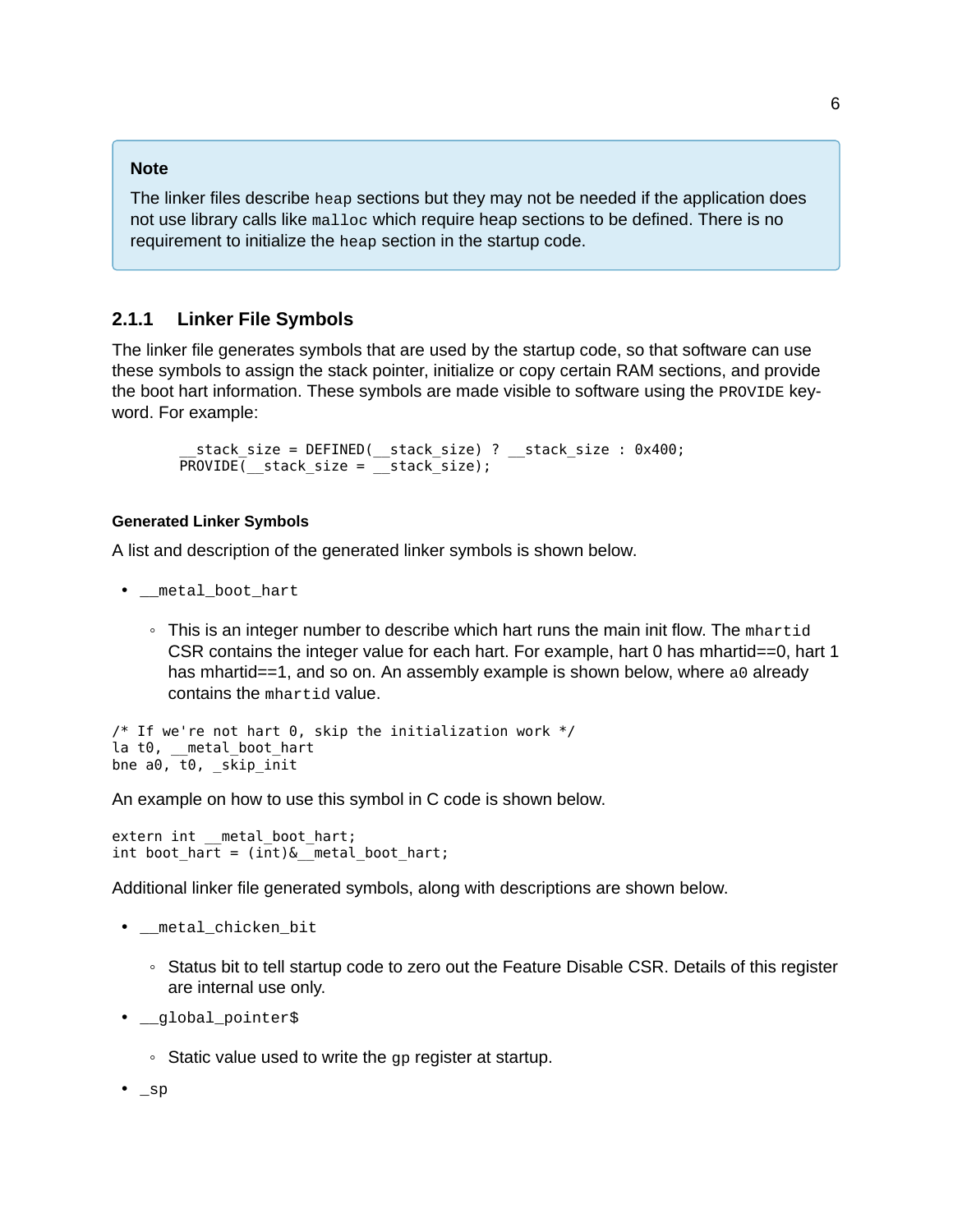- Address of the end of stack for hart 0, used to initialize the beginning of the stack since the stack grows lower in memory. On a multi-hart system, the start address of the stack for each hart is calculated using  $(\text{sp} + \text{stack size}^*$  mhartid)
- metal\_segment\_bss\_target\_start & metal\_segment\_bss\_target\_end
	- Used to zero out global data mapped to .bss section.
		- Only \_\_metal\_boot\_hart runs this code.
- metal\_segment\_data\_source\_start, metal\_segment\_data\_target\_start, metal\_segment\_data\_target\_end
	- Used to copy data from image to its destination in RAM.
		- Only \_\_metal\_boot\_hart runs this code.
- metal\_segment\_itim\_source\_start, metal\_segment\_itim\_target\_start, metal\_segment\_itim\_target\_end
	- Code or data can be placed in itim sections using the \_\_attribute\_\_section(".itim")
		- When this attribute is applied to code or data, the metal\_segment\_itim\_source\_start, metal\_segment\_itim\_target\_start, and metal\_segment\_itim\_target\_end symbols get updated accordingly, and these symbols allow the startup code to copy code and data into the ITIM area.
			- Only \_\_metal\_boot\_hart runs this code.

#### **Note**

At the time of this writing, the boot flow does not support C++ projects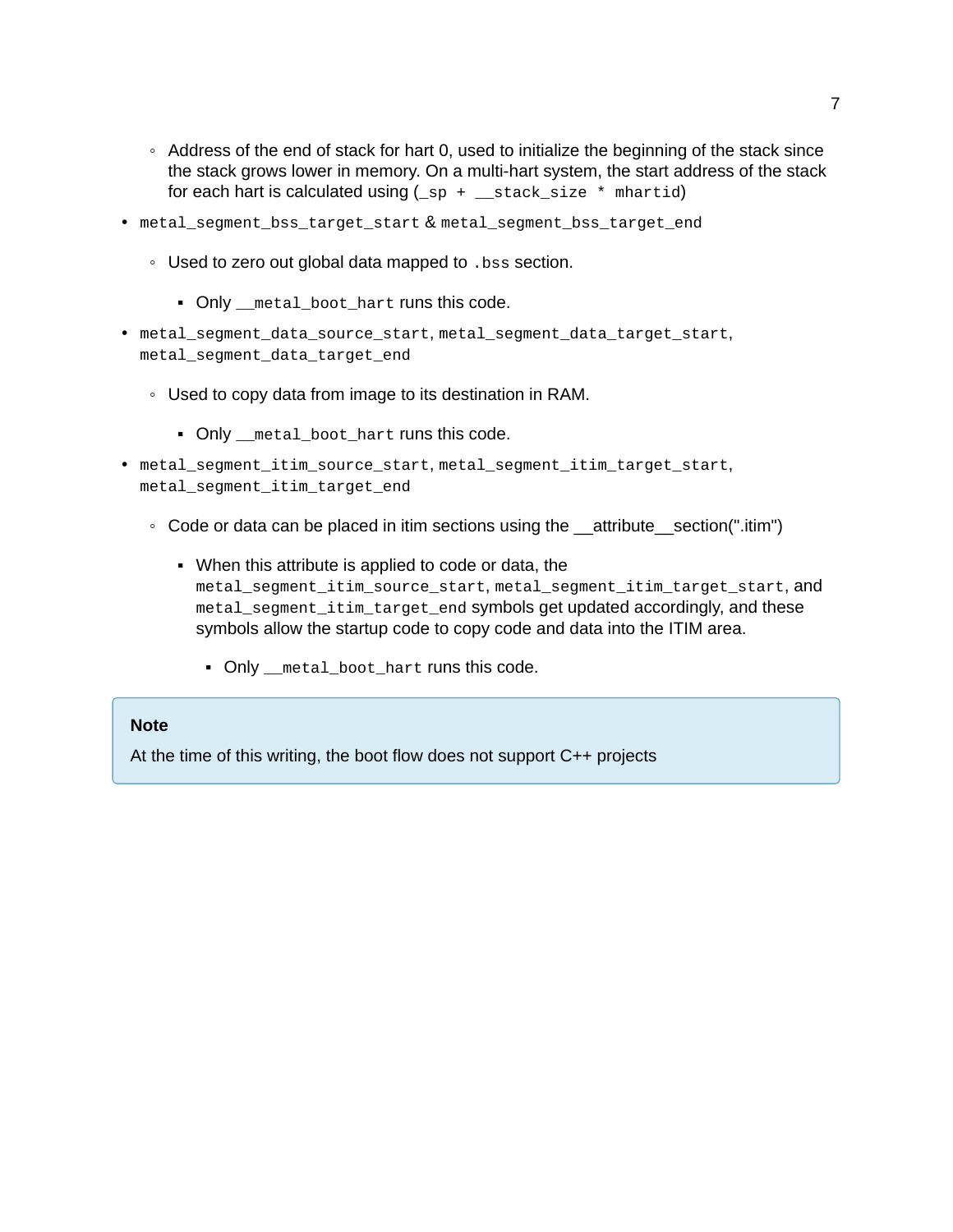# <span id="page-9-0"></span>**[Boot Flow Details](#page-9-0)**

A high level overview of the boot flow is shown below, which is based on the 2019.08 tagged release of Freedom Metal.

- 1. **ENTRY POINT: File: freedom-metal/src/entry.S, label: \_enter**
- 2. Initialize global pointer gp register using the generated symbol \_\_global\_pointer\$.
- 3. Write mtvec register with early\_trap\_vector as default exception handler
- 4. Clear chicken bits (usage for this register is not made public)
- 5. Read mhartid into register a0 and call \_start, which exists in **crt0.S**
- 6. **We now transition to File: freedom-metal/gloss/crt0.S, label \_start**
- 7. Initialize stack pointer, sp, with \_sp generated symbol. Harts with mhartid of one or larger are offset by  $(\text{sp} + \text{__stack\_size}_*)$  mhartid). The  $\text{__stack\_size}$  field is generated in the linker file.
- 8. Check if mhartid  $==$  metal boot hart and run the init code if they are equal. All other harts skip init and go to the Post Init Flow, step #15.
- 9. **Boot Hart Init Flow Begins Here**
- 10. Init data section to destination in defined RAM space
- 11. Copy ITIM section, if ITIM code exists, to destination
- 12. Zero out bss section
- 13. Call atexit library function which registers the libc and freedom-metal destructors to run after main returns.
- 14. Call \_\_libc\_init\_array library function, which runs all functions marked with \_\_attribute\_\_((constructor)).
	- a. For example, PLL, UART, L2 if they exist in the design. This method provides full early initialization prior to entering the main application.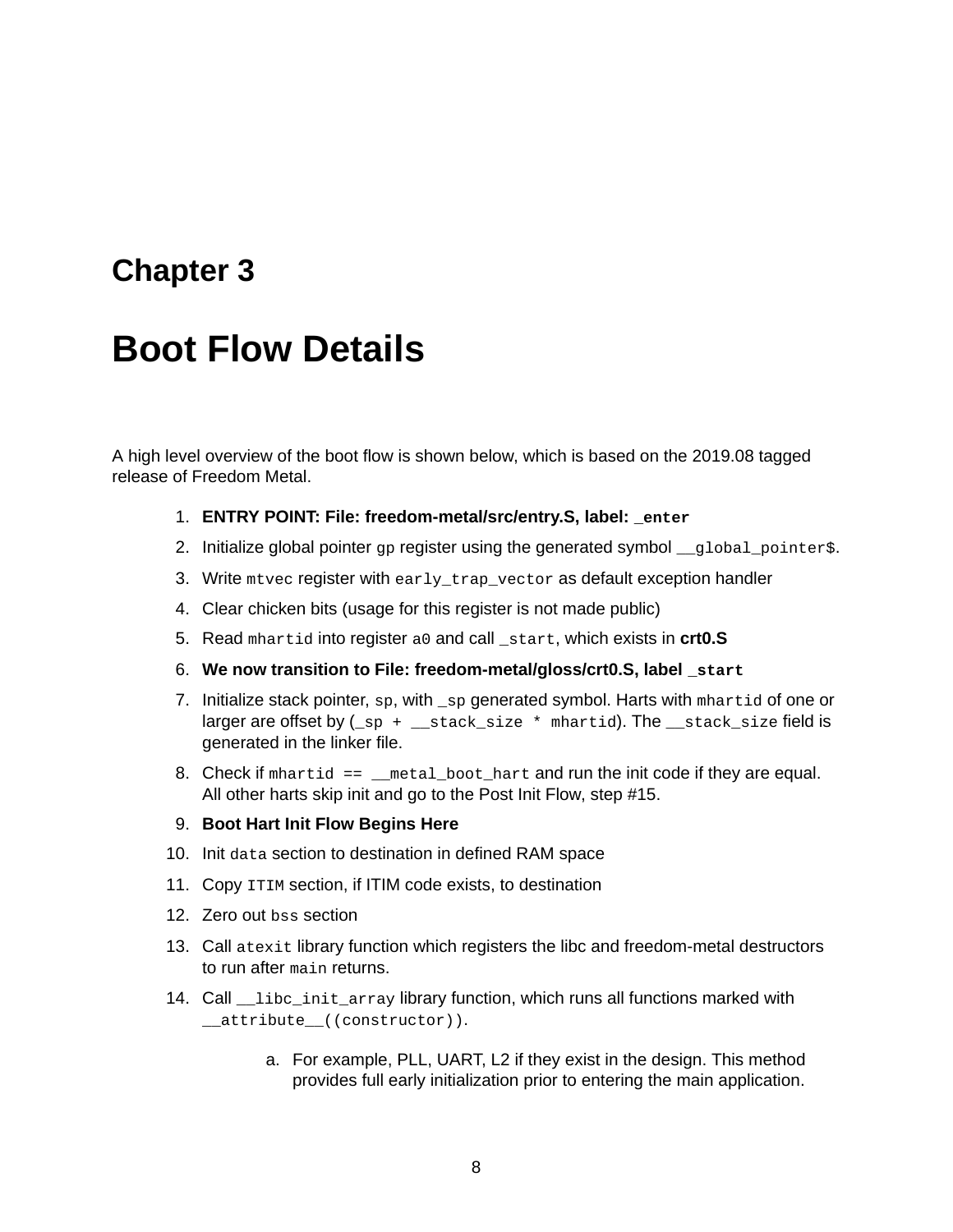#### 15. **Post Init Flow Begins Here**

- 16. Call the C routine \_\_metal\_synchronize\_harts, where hart 0 will release all harts once their individual msip bits are set. The msip bit is typically used to assert a software interrupt on individual harts, however interrupts are not yet enabled, so msip in this case is used as a gatekeeping mechanism.
- 17. Check misa register to see if floating point hardware is part of the design, and set up mstatus accordingly.
- 18. Single or multi-hart design redirection step
	- a. If design is a single hart only, or a multi-hart design without a C-implemented function secondary\_main, ONLY the boot hart will continue to main().
	- b. For multi-hart designs, all other CPUs will enter sleep via WFI instruction via the weak secondary\_main label in crt0.S, while boot hart runs the application program.
	- c. In a multi-hart design which includes a C-defined secondary\_main function, all harts will enter secondary\_main as the primary C function.

#### **Note**

As described, the above flow is based on the 2019.08 tagged release of Freedom Metal, located [here](https://github.com/sifive/freedom-metal/tree/v201908-branch). Future released may include new initialization files freedom-metal/src/ init.c and freedom-metal/metal/init.h, which may change the low level details described above. The new methodology is designed to provide additional user control and flexibility in the startup flow.